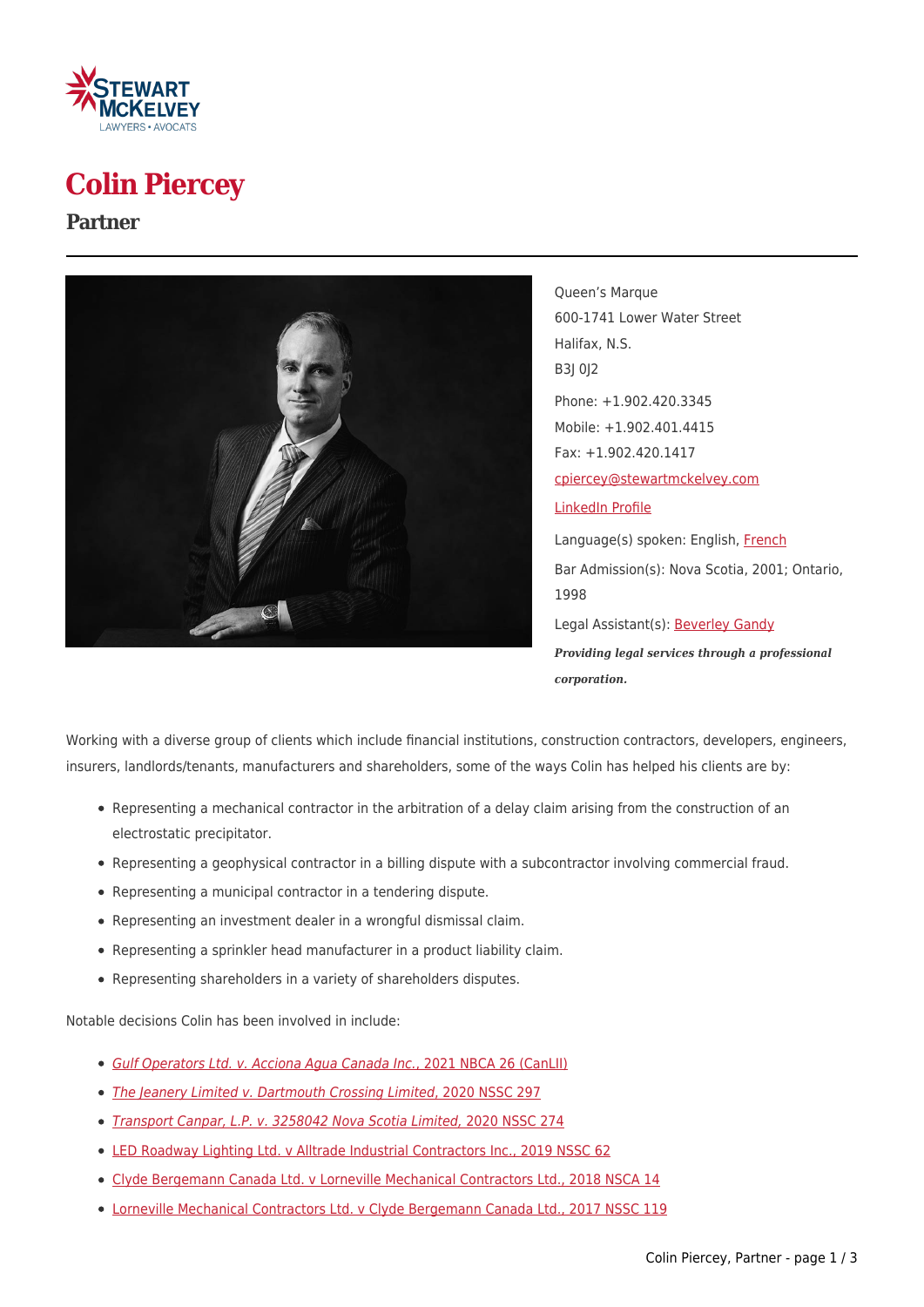

- [Big X Holdings Inc. v. Royal Bank of Canada, 2015 NSSC 184](http://www.stewartmckelvey.com/site/media/stewartmckelvey/2015nssc184.pdf)
- [Big X Holdings Inc. v. Royal Bank of Canada, 2014 NSSC 368, 2014 CarswellNS 763](https://decisions.courts.ns.ca/nsc/nssc/en/item/98095/index.do)
- · [Spidell v. LaHave Equipment Ltd., 2014 NSSC 255, 2014 CarswellNS 559](https://decisions.courts.ns.ca/nsc/nssc/en/item/72664/index.do?r=AAAAAQAvU3BpZGVsbCB2LiBMYUhhdmUgRXF1aXBtZW50IEx0ZC4sIDIwMTQgTlNTQyAyNTUAAAAAAQ)
- [MacArthur Estate, Re, 2013 NSSC 157, 2013 CarswellNS 373](https://decisions.courts.ns.ca/nsc/nssc/en/item/19962/index.do?r=AAAAAQAjTWFjQXJ0aHVyIEVzdGF0ZSwgUmUsIDIwMTMgTlNTQyAxNTcAAAAAAQ)
- Acadia Drywall Supplies Ltd. v. BBL.Con Design Build..., 2013 NSSC 13, 2013
- [Canadian Imperial Bank of Commerce v. CNH Capital Ltd., 2013 NSCA 35](https://decisions.courts.ns.ca/nsc/nsca/en/item/19737/index.do?r=AAAAAQBEQ2FuYWRpYW4gSW1wZXJpYWwgQmFuayBvZiBDb21tZXJjZSB2LiBDTkggQ2FwaXRhbCBMdGQuLCAyMDEzIE5TQ0EgMzUAAAAAAQ)
- [CNH Capital Canada Ltd. v. Canadian Imperial Bank of Commerce, 2012 NSSC 149, 2012](https://decisions.courts.ns.ca/nsc/nssc/en/item/18642/index.do?r=AAAAAQBMQ05IIENhcGl0YWwgQ2FuYWRhIEx0ZC4gdi4gQ2FuYWRpYW4gSW1wZXJpYWwgQmFuayBvZiBDb21tZXJjZSwgMjAxMiBOU1NDIDE0OQAAAAAB)
- [Sable Mary Seismic Inc. v Geophysical Service Inc. 2012 NSCA 33](https://decisions.courts.ns.ca/nsc/nsca/en/item/13637/index.do?r=AAAAAQA_U2FibGUgTWFyeSBTZWlzbWljIEluYy4gdiBHZW9waHlzaWNhbCBTZXJ2aWNlIEluYy4gMjAxMiBOU0NBIDMzAAAAAAE)
- [Carrigan v. Berkshire Securities Inc., 2010 NSSC 373](https://decisions.courts.ns.ca/nsc/nssc/en/item/16360/index.do?r=AAAAAQA0Q2FycmlnYW4gdi4gQmVya3NoaXJlIFNlY3VyaXRpZXMgSW5jLiwgMjAxMCBOU1NDIDM3MwAAAAAB)
- [Halifax \(Regional Municipality\) v. England Paving & Contracting Ltd., 2009 NSSC 224](https://decisions.courts.ns.ca/nsc/nssc/en/item/15077/index.do?r=AAAAAQBTSGFsaWZheCAoUmVnaW9uYWwgTXVuaWNpcGFsaXR5KSB2LiBFbmdsYW5kIFBhdmluZyAmIENvbnRyYWN0aW5nIEx0ZC4sIDIwMDkgTlNTQyAyMjQAAAAAAQ)

### **Practice Areas**

Construction Environmental & Natural Resources Insurance Litigation & Alternative Dispute Resolution

### **Education & Career**

#### **Education**

Osgoode Hall Law School, LL.B., 1996 Dalhousie University, B.Sc. (honours), 1991

### **Activities**

Member, Canadian Bar Association Chair, Practice Innovation Advisory Committee, Stewart McKelvey, 2017-present Member, Partnership Board, Stewart McKelvey, 2016-present Fellow, Canadian College of Construction Lawyers, 2020 Former Practice Group Leader, Business Disputes, Stewart McKelvey, 2008-2011 Former Chair, Construction Law Section, Nova Scotia Branch, Canadian Bar Association, 2009-2011 Member, Canada Games Centre Board of Directors, 2011-2018 Former Chair, Canada Games Centre Board of Directors, 2014-2016

### **Accolades**

Benchmark Canada, Litigator of the Year – Atlantics, 2019 Benchmark Canada, local litigation star (Construction, General Commercial, Insurance), 2015 – 2022 Best Lawyers: Corporate and Commercial Litigation, 2013 – 2022 Lexpert rating: Construction Law, 2018 – 2022